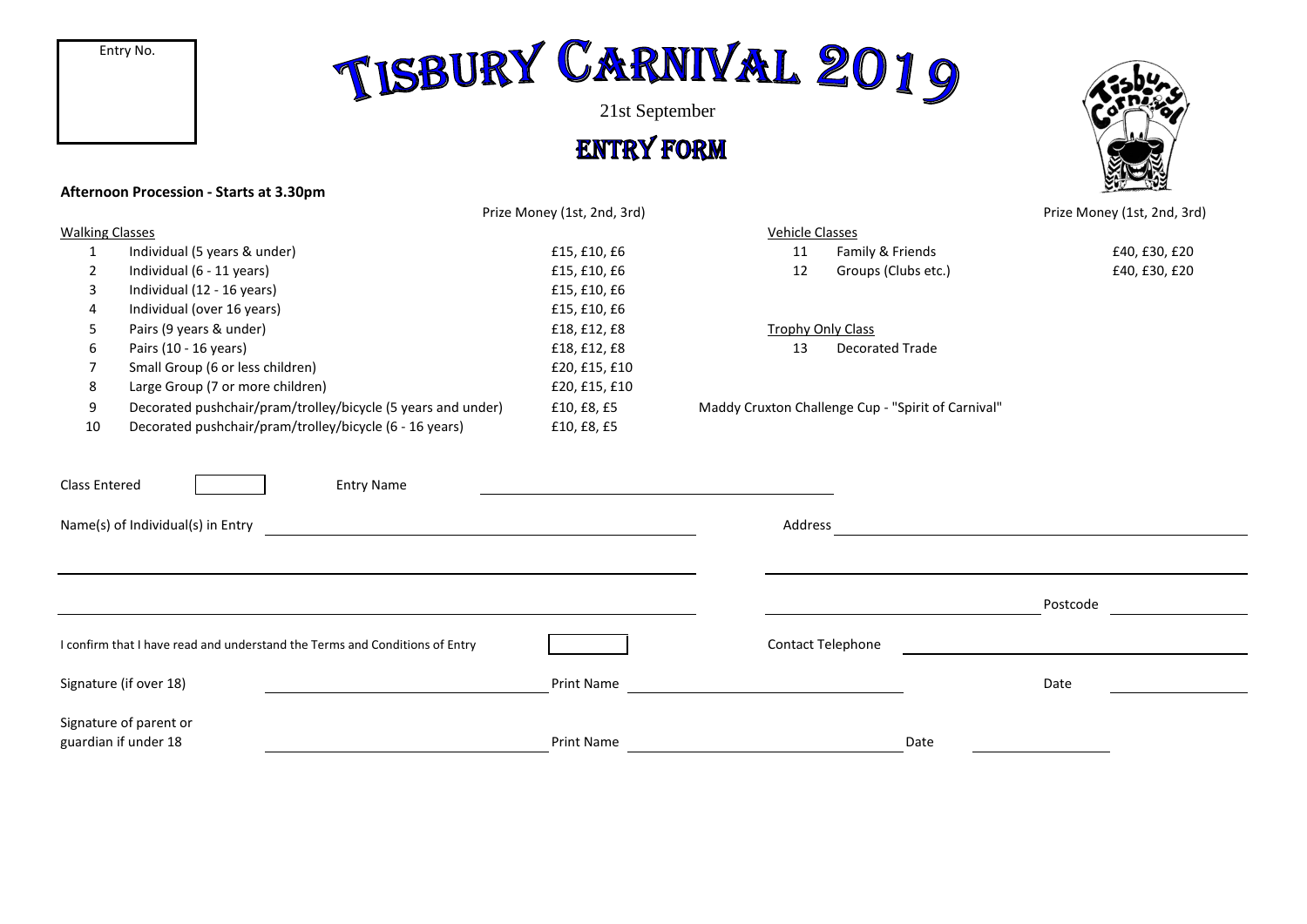## **Rules & Conditions of Entry** Tisbury Carnival 2019 Saturday 21st September

1. All Entry Forms must be signed by a responsible adult.

2. All entries must be received no later than 2.00pm for the afternoon procession and 6.00pm for the evening procession. Completed entry forms can be left at the Elizabeth Hall on the day, or in advance to: Tisbury Carnival Committee, c/o Tisbury Motors, High Street, Tisbury

- 3. Entrants must be in the assembly/judging area in Park Road no later than 2.45pm for the afternoon procession and 6.45pm for the evening procession.
- 4. All entrants must check in on arrival at the assembly/judging area. This is a safety requirement and also helps with marshalling arrangements.
- 5. Procession(s) will start at their designated start times. Reasonable effort will be made to accommodate late arrivals, but cannot be guaranteed.
- 6. Entrants must stay in the position allocated at the assembly area until called into procession order by a Marshal.
- 7. Tisbury Carnival Committee will ensure that all practicable care has been taken to ensure the safety of all persons entering or attending the carnival. However, all persons enter the procession(s) at their own risk.
- 8. One person per entry is to be authorised and named as the Responsible Person, and will be responsible for both float and participants. The Responsible Person must ensure that all participants connected with the entry are aware of the Rules and Conditions of Entry.
- 9. All vehicles used in the procession(s) must comply with Road Traffic regulations. It is the responsibility of the entrant to ensure that both vehicle and trailer comply with these regulations.
- 10. Any vehicle used during the procession must not exceed 5.5m in height, 2.5m in width and 24.5m in length. Any combination of vehicles should not exceed 30m in length.
- 11. All trailer hitches must have a secondary failsafe device in case of hitch failure. All hitches should also bear a sign indicating "DO NOT CROSS".
- 12. It is the responsibility of each entrant to ensure that appropriate insurance cover is obtained for both towing vehicle and trailer.
- 13. Marshals' Instruction - please obey marshals' instructions, they will not have time to explain the whys and wherefore, but all decisions are made for the good of the carnival as a whole. Public and participant safety is their prime concern at all times.
- 14. No alcohol is to be carried on or with the Entry nor be consumed by entrants before or during the processions.
- 15. Entrants must not smoke whilst taking part in the procession(s).
- 16. Any generators used for music or lighting must be fully enclosed if housed on the same trailer as entrants. Generators may otherwise be towed in a separate trailer.
- 17. All vehicles and trailers must carry an appropriate fire extinguisher.
- 18. At least one person on each trailer/float, must know how to apply the brake in case of emergency (if applicable).
- 19. In the event of an emergency, all vehicles must stop and pull over to the left to allow emergency vehicles to pass.
- 20. Vehicle breakdowns should be reported to the nearest Marshal without delay. Move to the left if possible to allow other entrants to pass.
- 21. Entrants disregarding Rules and Conditions of Entry will be reported to the Event Organiser and may result in disqualification and removal from the procession.
- 22. Tisbury Carnival Committee reserves the right to refuse or remove any entry that they consider to be unsafe, or present a danger to the public.
- 23. Prize Certificates and Trophies will be awarded to entrants at the time of Judging. Cash prizes will only be handed out on return to Elizabeth Hall after the parade. Please return all trophies after parade(s) so that engraving can be completed. All trophies will be engraved with winners' details and be presented at an Awards Ceremony in November.
- 24. The Judges' decision is final.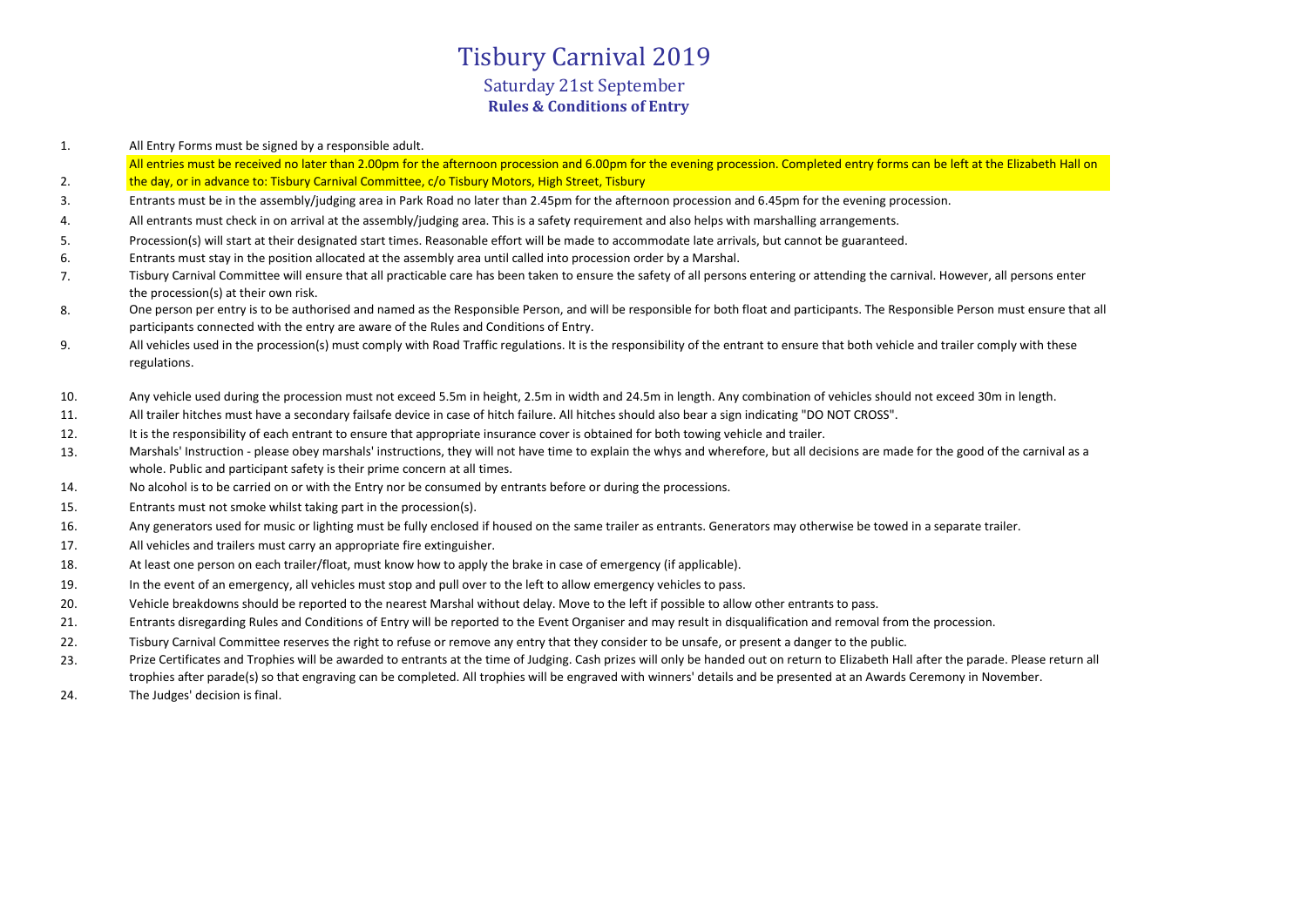Entry No.

# TISBURY CARNIVAL 2019

## **ENTRY FORM**



#### **Evening Procession - Starts at 7.30pm**

Prize Money (1st, 2nd, 3rd) Prize Money (1st, 2nd, 3rd)

| <b>Walking Classes</b> |                                                       |               | <b>Vehicle Classes</b>                            |                                            |               |  |
|------------------------|-------------------------------------------------------|---------------|---------------------------------------------------|--------------------------------------------|---------------|--|
| Α                      | Individual (9 years & under)                          | £15, £10, £6  |                                                   | Family & Friends                           | £40, £30, £20 |  |
| B                      | Individual (10 - 15 years)                            | £15, £10, £6  | M                                                 | Groups (Brownies, Clubs, etc.)             | £40, £30, £20 |  |
| C                      | Individual $(16 + \text{years})$                      | £15, £10, £6  | N                                                 | Majorettes                                 |               |  |
| D                      | Collector in Fancy Dress (Sponsored by Rob Beale Ltd) | £15, £10, £6  | 0                                                 | Pubs or Social Clubs                       | £40, £30, £20 |  |
| E.                     | <b>Best Carnival Drag Act</b>                         | £15, £10, £6  | P                                                 | Decorated Mobility Cart (Driver 18+ years) | £10, £8, £5   |  |
|                        | Small Groups (6 or less children)                     | £20, £15, £10 |                                                   |                                            |               |  |
| G                      | Large Groups (7 or more children)                     | £20, £15, £10 | <b>Trophy Only Classes</b>                        |                                            |               |  |
| H                      | Open Groups                                           | £20, £15, £10 | Q                                                 | Decorated Trade                            |               |  |
|                        | Pairs (9 years & under)                               | £15, £10, £6  | R                                                 | Classic Motor Vehicle (vehicle 25+ years)  |               |  |
|                        | Open Pairs                                            | £18, £10, £6  |                                                   |                                            |               |  |
| К                      | Decorated Pram/Trolley/Bicycle                        | £10, £8, £5   | Cole's Fun Fair Cup - Best Local Entry            |                                            |               |  |
|                        |                                                       |               | Tisbury Swimming Club Cup - Best En-Route Display |                                            |               |  |

## M Groups (Brownies, Clubs, etc.) E40, £30, £20 P Decorated Mobility Cart (Driver 18+ years) E10, £8, £5 Trophy Only Classes Q Decorated Trade

Cole's Fun Fair Cup - Best Local Entry Tisbury Swimming Club Cup - Best En-Route Display Bowman Trophy - Champion Collector

| <b>Class Entered</b><br><b>Entry Name</b>                                   |                   |                   |          |  |
|-----------------------------------------------------------------------------|-------------------|-------------------|----------|--|
| Name(s) of Individual(s) in Entry                                           |                   | Address           |          |  |
|                                                                             |                   |                   | Postcode |  |
| I confirm that I have read and understand the Terms and Conditions of Entry |                   | Contact Telephone |          |  |
| Signature (if over 18)                                                      | <b>Print Name</b> |                   | Date     |  |
| Signature of parent or<br>guardian if under 18                              | <b>Print Name</b> | Date              |          |  |